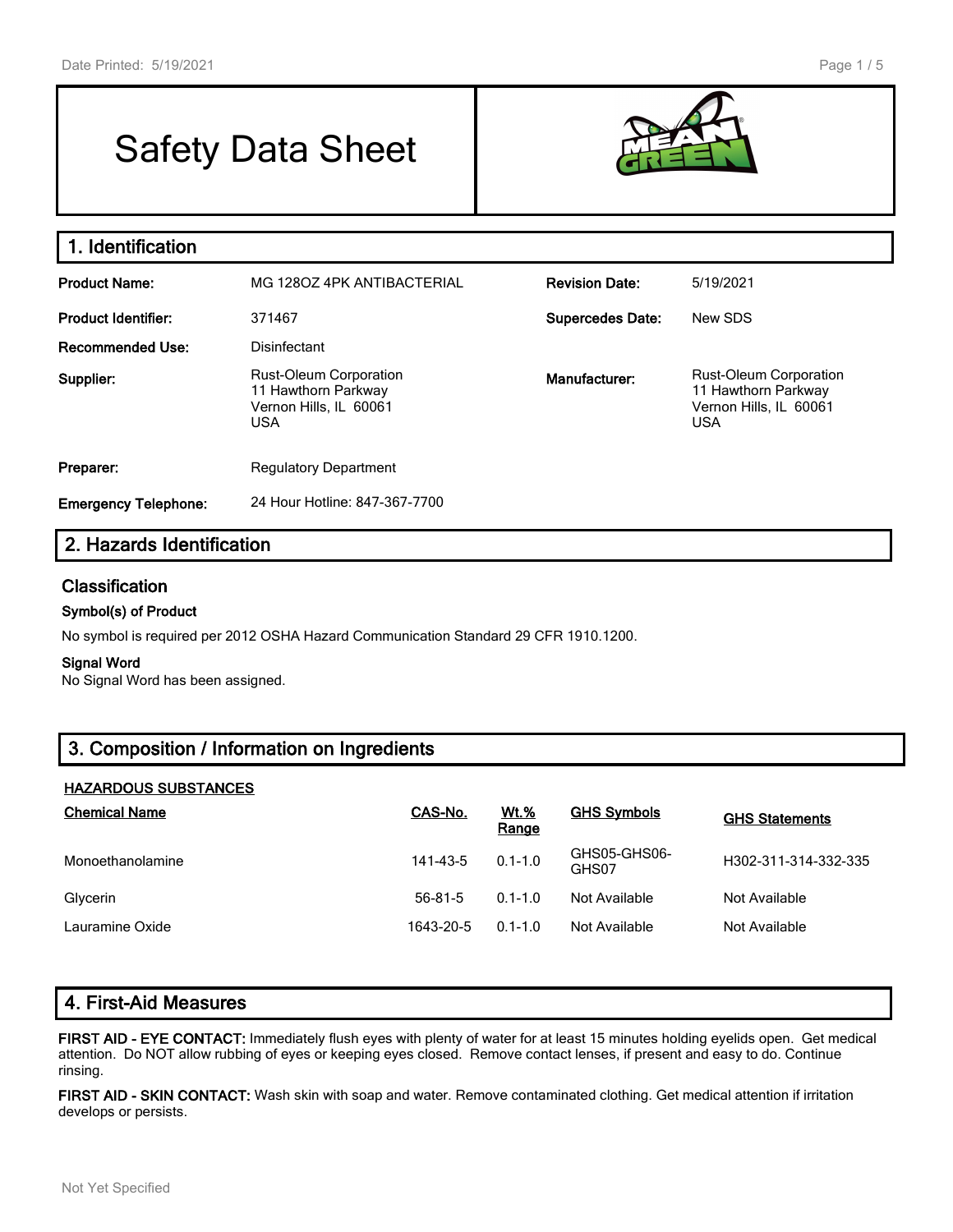**FIRST AID - INHALATION:** Remove to fresh air. If not breathing, give artificial respiration. If breathing is difficult, give oxygen. Get immediate medical attention. Do NOT use mouth-to-mouth resuscitation. If you experience difficulty in breathing, leave the area to obtain fresh air. If continued difficulty is experienced, get medical assistance immediately.

**FIRST AID - INGESTION:** Swallowing less than an ounce will not cause significant harm. For larger amounts, do not induce vomiting, but give one or two glasses of water to drink and get medical attention. If swallowed, do not induce vomiting. If victim is conscious and alert, give 2 to 4 cupfuls of water or milk. Call a physician or poison control center immediately. Never give anything by mouth to an unconscious person. Treat symptomatically and supportively. If swallowed, rinse mouth with water. If feeling unwell, get medical attention.

# **5. Fire-Fighting Measures**

**EXTINGUISHING MEDIA:** Alcohol Film Forming Foam, Carbon Dioxide, Dry Chemical, Dry Sand, Water Fog

**UNUSUAL FIRE AND EXPLOSION HAZARDS:** Keep containers tightly closed. FLASH POINT IS TESTED TO BE GREATER THAN 200 DEGREES F. No unusual fire or explosion hazards noted.

**SPECIAL FIREFIGHTING PROCEDURES:** Water may be used to cool closed containers to prevent buildup of steam. If water is used, fog nozzles are preferred.

**Special Fire and Explosion Hazard (Combustible Dust):** No Information

## **6. Accidental Release Measures**

**STEPS TO BE TAKEN IF MATERIAL IS RELEASED OR SPILLED:** If spilled, contain spilled material and remove with inert absorbent. Dispose of contaminated absorbent, container, and unused contents in accordance with local, state, and federal regulations. Do not incinerate closed containers

# **7. Handling and Storage**

**HANDLING:** Wash thoroughly after handling. Wash hands before eating. Remove contaminated clothing and launder before reuse. Use only with adequate ventilation. Follow all SDS and label precautions even after container is emptied because it may retain product residues. Avoid breathing fumes, vapors, or mist. Avoid contact with eyes, skin and clothing.

**STORAGE:** Store in a dry, well ventilated place. Keep container tightly closed when not in use.

**Advice on Safe Handling of Combustible Dust:** No Information

## **8. Exposure Controls / Personal Protection**

| ∣ Chemical Name  | CAS-No.   | Weight %<br>Less Than | <b>ACGIH TLV-</b><br><b>TWA</b> | <b>ACGIH TLV-</b><br><b>STEL</b> | ⊦OSHA PEL-TWA     | <b>OSHA PEL-</b><br><b>CEILING</b> |
|------------------|-----------|-----------------------|---------------------------------|----------------------------------|-------------------|------------------------------------|
| Monoethanolamine | 141-43-5  |                       | 3 ppm                           | 6 ppm                            | 3 ppm             | N.E.                               |
| Glycerin         | 56-81-5   |                       | N.E.                            | N.E.                             | $15 \text{ mg/m}$ | N.E.                               |
| Lauramine Oxide  | 1643-20-5 |                       | N.E.                            | N.E.                             | N.E.              | N.E.                               |

### **PERSONAL PROTECTION**

**ENGINEERING CONTROLS:** Use process enclosures, local exhaust ventilation, or other engineering controls to control airborne levels below recommended exposure limits. Prevent build-up of vapors by opening all doors and windows to achieve crossventilation.

**RESPIRATORY PROTECTION:** A respiratory protection program that meets OSHA 1910.134 and ANSI Z88.2 requirements must be followed whenever workplace conditions warrant a respirator's use.

**SKIN PROTECTION:** Use gloves to prevent prolonged skin contact. Nitrile or Neoprene gloves may afford adequate skin protection.

**EYE PROTECTION:** Use safety eyewear designed to protect against splash of liquids.

**OTHER PROTECTIVE EQUIPMENT:** Refer to safety supervisor or industrial hygienist for further guidance regarding types of personal protective equipment and their applications.

**HYGIENIC PRACTICES:** Wash thoroughly with soap and water before eating, drinking or smoking. Remove contaminated clothing immediately and launder before reuse.

**Engineering Measures for Combustible Dust:** No Information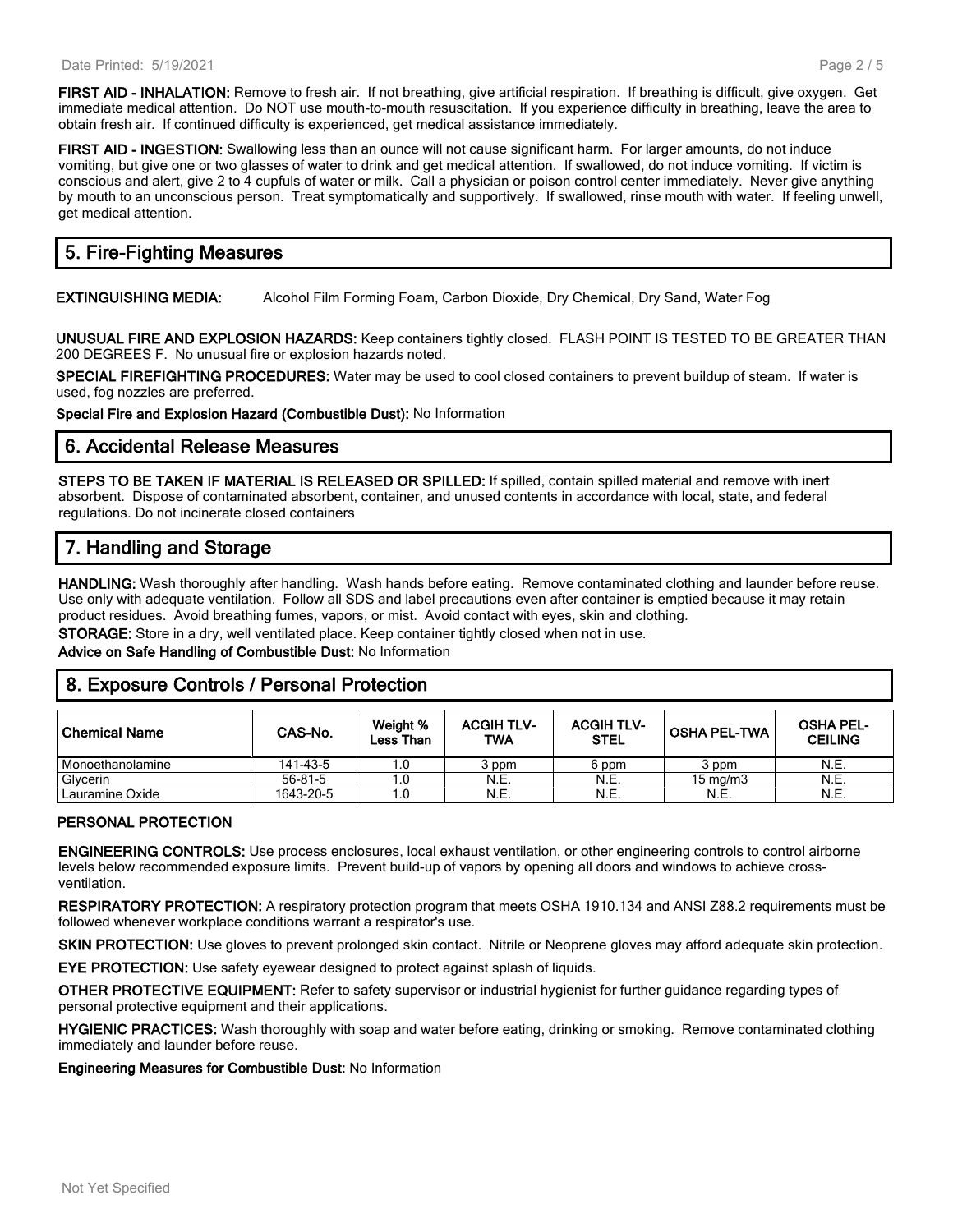# **9. Physical and Chemical Properties**

| Appearance:                 | Liguid                      | <b>Physical State:</b>            | Liguid        |
|-----------------------------|-----------------------------|-----------------------------------|---------------|
| Odor:                       | Mild                        | <b>Odor Threshold:</b>            | N.E.          |
| <b>Specific Gravity:</b>    | 1.002                       | pH:                               | $9 - 11$      |
| Freeze Point, °C:           | N.D.                        | Viscosity:                        | N.D.          |
| <b>Solubility in Water:</b> | Miscible                    | Partition Coefficient, n-octanol/ |               |
| Decomposition Temp., °C:    | N.D.                        | water:                            | N.D.          |
| Boiling Range, °C:          | 100 - 100                   | <b>Explosive Limits, vol%:</b>    | $N.A. - N.A.$ |
| <b>Flammability:</b>        | Does not Support Combustion | Flash Point, °C:                  | 537           |
| <b>Evaporation Rate:</b>    | Slower than Ether           | Auto-Ignition Temp., °C:          | N.D.          |
| <b>Vapor Density:</b>       | Heavier than Air            | Vapor Pressure:                   | N.D.          |

(See "Other information" Section for abbreviation legend)

# **10. Stability and Reactivity**

**Conditions to Avoid:** Avoid excess heat. Keep from freezing.

**Incompatibility:** Incompatible with strong oxidizing agents, strong acids and strong alkalies.

**Hazardous Decomposition:** When heated to decomposition, it emits acrid smoke and irritating fumes.

**Hazardous Polymerization:** Will not occur under normal conditions.

**Stability:** This product is stable under normal storage conditions.

# **11. Toxicological Information**

**EFFECTS OF OVEREXPOSURE - EYE CONTACT:** Irritating, and may injure eye tissue if not removed promptly.

**EFFECTS OF OVEREXPOSURE - SKIN CONTACT:** Low hazard for usual industrial handling or commercial handling by trained personnel.

**EFFECTS OF OVEREXPOSURE - INHALATION:** High gas, vapor, mist or dust concentrations may be harmful if inhaled. Avoid breathing fumes, spray, vapors, or mist.

**EFFECTS OF OVEREXPOSURE - INGESTION:** Substance may be harmful if swallowed.

**EFFECTS OF OVEREXPOSURE - CHRONIC HAZARDS:** No Information

**PRIMARY ROUTE(S) OF ENTRY:** Eye Contact, Ingestion, Inhalation, Skin Absorption, Skin Contact

#### **ACUTE TOXICITY VALUES**

|          | The acute effects of this product have not been tested. Data on individual components are tabulated below: |                 |                     |            |
|----------|------------------------------------------------------------------------------------------------------------|-----------------|---------------------|------------|
| CAS-No.  | <b>Chemical Name</b>                                                                                       | Oral LD50       | Dermal LD50         | Vapor LC50 |
| 141-43-5 | Monoethanolamine                                                                                           | 1720 mg/kg Rat  | 1000 mg/kg Rabbit   | N.E.       |
| 56-81-5  | Glvcerin                                                                                                   | 12600 ma/ka Rat | >10000 mg/kg Rabbit | N.E.       |

N.E. - Not Established

# **12. Ecological Information**

**ECOLOGICAL INFORMATION:** Product is a mixture of listed components. No ecotoxicity data was found for this product.

### **13. Disposal Information**

**DISPOSAL INFORMATION:** Dispose of material in accordance to local, state, and federal regulations and ordinances.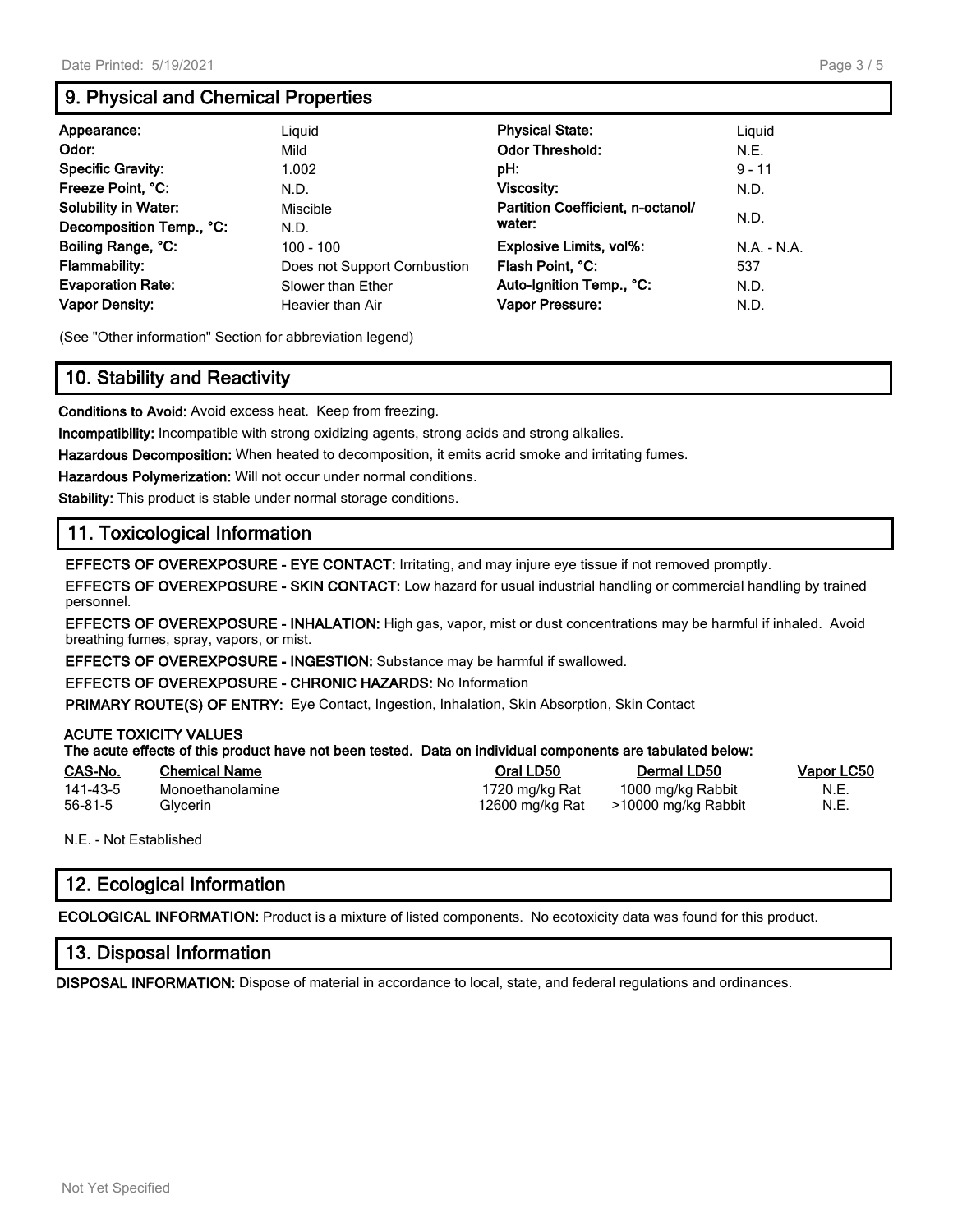# **14. Transport Information**

| <b>UN Number:</b>            | Domestic (USDOT) | <b>International (IMDG)</b> | Air (IATA)    | <b>TDG (Canada)</b> |
|------------------------------|------------------|-----------------------------|---------------|---------------------|
|                              | N.A.             | N.A.                        | N.A.          | N.A.                |
| <b>Proper Shipping Name:</b> | Not Regulated    | Not Regulated               | Not Regulated | Not Regulated       |
| <b>Hazard Class:</b>         | N.A.             | N.A.                        | N.A.          | N.A.                |
| Packing Group:               | N.A.             | N.A.                        | N.A.          | N.A.                |
| <b>Limited Quantity:</b>     | No               | No                          | No            | No                  |

## **15. Regulatory Information**

### **U.S. Federal Regulations:**

#### **CERCLA - SARA Hazard Category**

This product has been reviewed according to the EPA 'Hazard Categories' promulgated under Sections 311 and 312 of the Superfund Amendment and Reauthorization Act of 1986 (SARA Title III) and is considered, under applicable definitions, to meet the following categories:

None Known

#### **SARA Section 313**

This product contains the following substances subject to the reporting requirements of Section 313 of Title III of the Superfund Amendment and Reauthorization Act of 1986 and 40 CFR part 372:

No Sara 313 components exist in this product.

#### **Toxic Substances Control Act**

This product contains the following chemical substances subject to the reporting requirements of TSCA 12(b) if exported from the United States:

No TSCA 12(b) components exist in this product.

## **U.S. State Regulations:**

| <b>California Proposition 65</b> |                                  |
|----------------------------------|----------------------------------|
| WARNING:                         | Cancer - www.P65Warnings.ca.gov. |

|                                |                         | 16. Other Information              |                |                         |                         |                             |   |
|--------------------------------|-------------------------|------------------------------------|----------------|-------------------------|-------------------------|-----------------------------|---|
| <b>HMIS RATINGS</b><br>Health: | $2^{*}$                 | <b>Flammability:</b>               |                | <b>Physical Hazard:</b> | $\overline{\mathbf{0}}$ | <b>Personal Protection:</b> | X |
| <b>NFPA RATINGS</b><br>Health: | $\overline{\mathbf{2}}$ | <b>Flammability:</b>               | $\overline{1}$ | Instability:            | 0                       |                             |   |
|                                |                         | <b>Volatile Organic Compounds:</b> |                | 0.50%                   |                         |                             |   |
| <b>SDS REVISION DATE:</b>      |                         |                                    |                | 5/19/2021               |                         |                             |   |
| <b>REASON FOR REVISION:</b>    |                         |                                    |                |                         |                         |                             |   |

Legend: N.A. - Not Applicable, N.D. - Not Determined, N.E. - Not Established